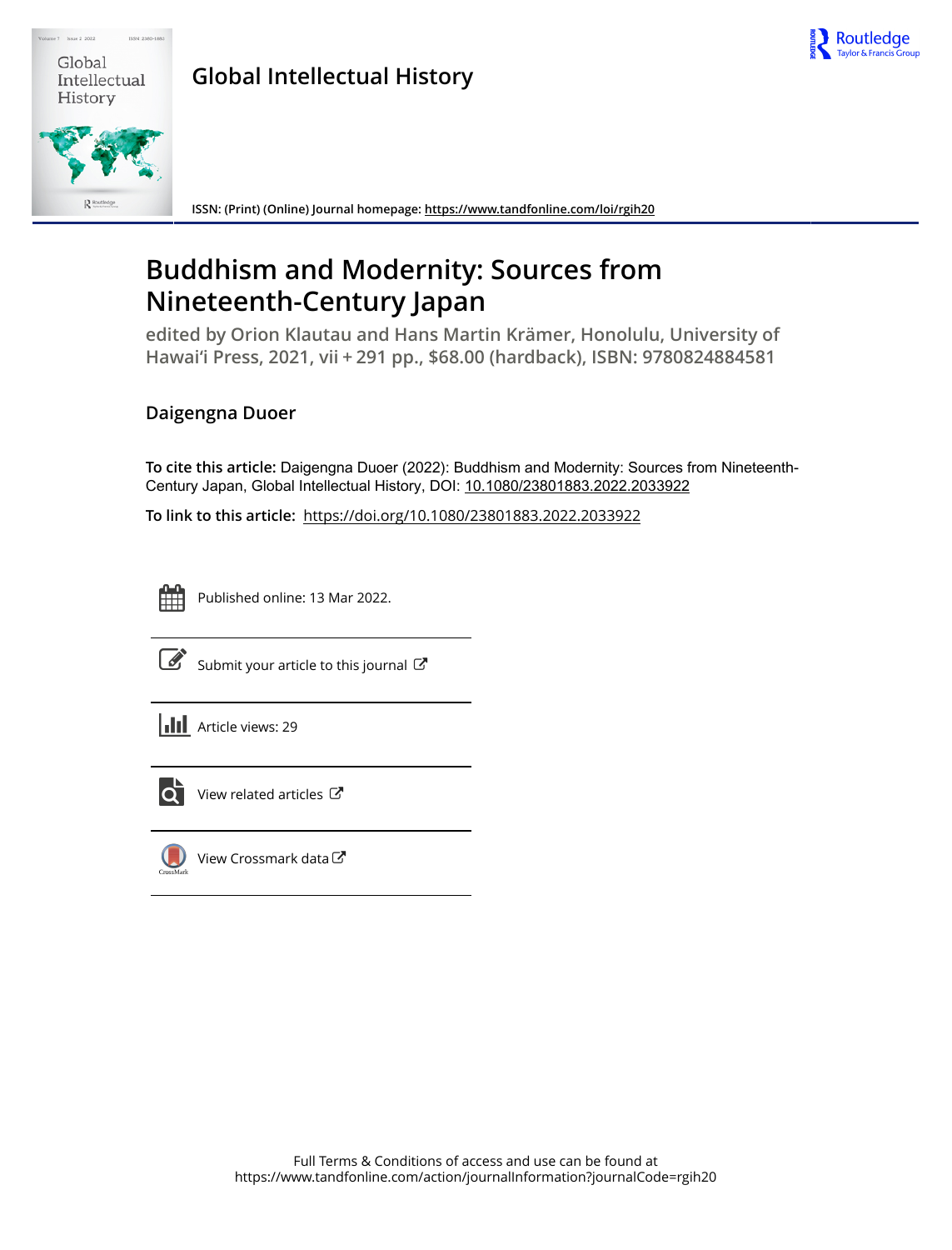

## BOOK REVIEW

Buddhism and Modernity: Sources from Nineteenth-Century Japan, edited by Orion Klautau and Hans Martin Krämer, Honolulu, University of Hawai'i Press, 2021, vii + 291 pp., \$68.00 (hardback), ISBN: 9780824884581

Buddhism and Modernity: Sources from Nineteenth-Century Japan is an excellent source book that offers translations of texts written by twenty-two Japanese Buddhists and organizations in the nineteenth century who actively engaged with the issues of modernity. Many of these translations are made available in English for the first time and reveal the thoughts of the key figures of modern Japanese Buddhism who helped shaped the global imaginations of Japanese Buddhism that still persist to this day. These original translations were translated by a team of twenty-one international scholars and experts in the field of Japanese Religions, many of whom have authored groundbreaking monographs on the Japanese Buddhists featured in this volume.

Buddhism and Modernity is without a doubt, an extremely welcomed contribution to the growing field of modern Japanese Buddhism and the study of religion and modernity in general. The modern period in Japanese history, defined by the editors of the volume as "largely the decades between the middle of the nineteenth and the beginning of the twentieth century" (2), witnessed the dramatic transformation of Japan from a country with an isolationist foreign policy into a major military and imperial power on the global stage in just a few decades. Despite being a crucial historical period that saw Japan's launch into one of the world's largest empires in the twentieth century and one of the principal partners of the Axis alliance during World War II, scholars have only begun to pay attention to the roles religion, specifically Buddhism, played in Japan's modern history.

Klautau and Krämer, the editors of the volume remind us in the introduction chapter that the study of Buddhism in this period of Japanese history has been "dwarfed by doctrinally oriented sectarian studies and the towering attention devoted to the late ancient and medieval periods, supposedly the time when Buddhism in Japan flourished and engendered its most original innovations … " (2). In Japanese scholarship, Klautau and Krämer informs us, modern Buddhism has only slowly taken ground as an accepted field of Buddhist Studies since the 1950s (2). In Western-language scholarship, the modern period "has taken even longer to catch on, despite the importance of the Meiji period (1868–1912) more generally in European and North American scholarship on Japan since the early postwar period" (3).

In the past few decades, we have been lucky to witness the publication of a number of exciting academic works specifically dedicated to tackling the issues of modernity and Japanese Buddhism, such as James Ketelaar's Of Heretics and Martyrs in Meiji Japan (Princeton University Press 1990), Jason Ānanda Josephson's The Invention of Religion in Japan (University of Chicago Press 2012), and G. Clinton Godart's Darwin, Dharma, and the Divine: Evolutionary Theory and Religion in Modern Japan (University of Hawai'i Press 2017), just to name a few.

However, when it comes to source materials on the issues of modernity and Japanese Buddhism, students and scholars alike who cannot access primary texts in the Japanese language have been rather deprived until now. Both David J. Lu's Japan: A Documentary History (M.E. Sharpe 1997) and WM. Theodore de Bary et al.'s Sources of Japanese Tradition, 1600 to 2000: Volume Two (Columbia University Press 2005) are excellent source books that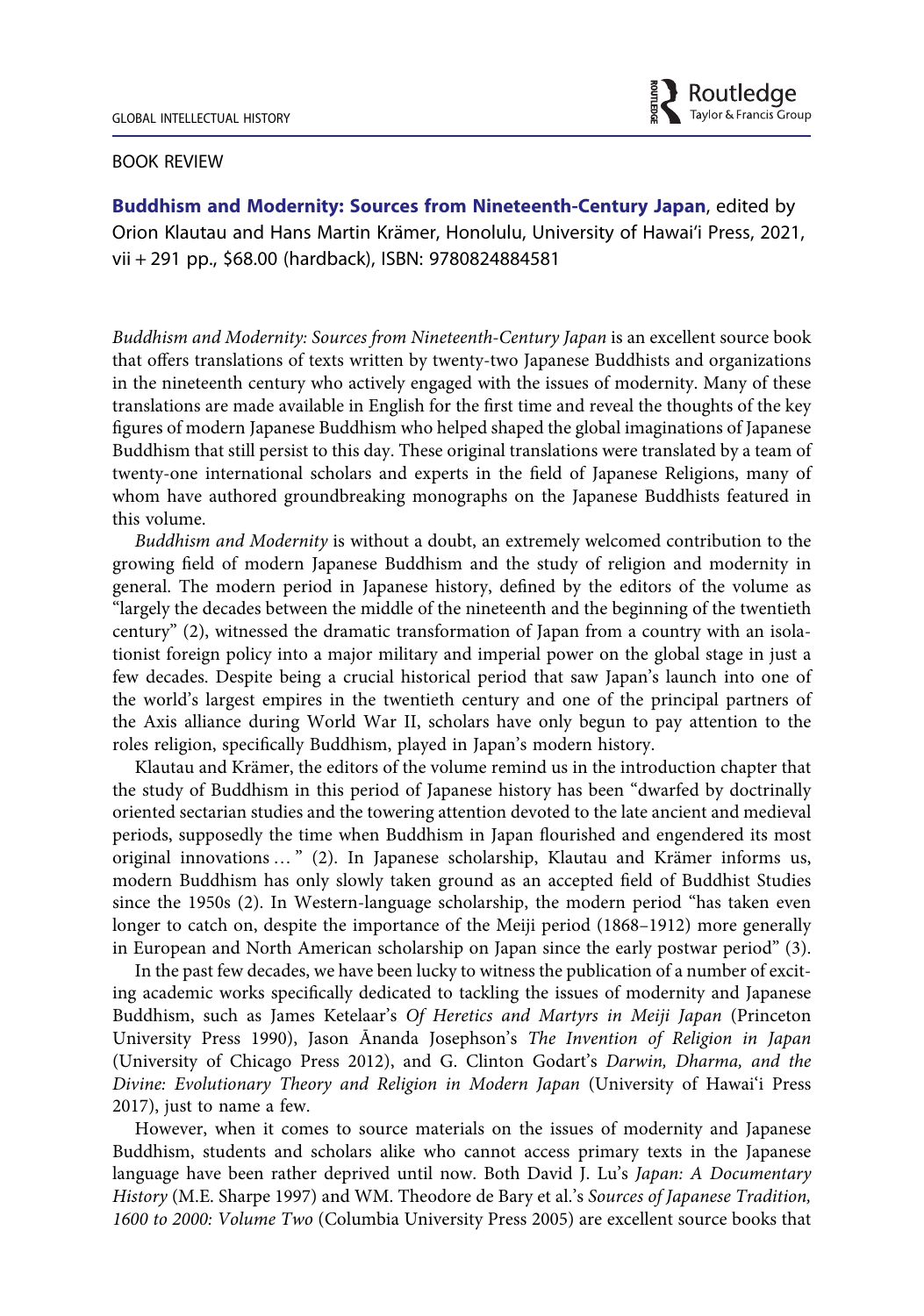offer a wealth of translations of primary sources from modern Japan, such as the writings of politicians and Neo-Confucian intellectuals, but very little can be found in these volumes on nineteenth-century Buddhist thoughts. Similarly, sources on modern Japanese Buddhism (and modern Buddhism in Asia in general), are lacking in most available source books of Buddhism, which tend to prioritize canonical Buddhist doctrinal works and the writings of premodern Buddhist masters.

In Buddhism and Modernity, a timely published volume, the editors and the contributing scholars have curated a diverse collection of Buddhist voices from nineteenth-century Japan that shows Japanese Buddhists were not only active makers of their own modernities in a rapidly transforming Meiji Japan, but they were also dynamic thinkers in the reinterpretations of the modern world marked by Western imperialism and capitalism. These newly translated sources reveal that Japanese Buddhism in the nineteenth century was not removed from politics and society; on the contrary, Japanese Buddhists reacted to and challenged the changing world around them with missionary zealousness and doctrinal innovation. More specifically, the translated sources in this volume makes it clear that when faced with the double threats of homegrown Nativist nationalism in the "abolish the Buddha and smash Śākyamuni" movement of the 1870s and worldwide modernity in the forms of secularism, industrial capitalism, imperialist encroachment, and Christian missionaries, Japanese Buddhists actively defended their traditions and "enthusiastically embraced the changes necessitated by the modern age, which they interpreted as new possibilities," as argued by the editors of the book in the introduction chapter (2).

Organized under the five themes of "Sectarian Reform," "The Nation," "Science and Philosophy," "Social Reform," and "Japan and Asia," the volume contains twenty-three translations of Japanese sources authored by twenty-two Japanese Buddhists and organizations between the years of 1856 to 1912. Each translation is accompanied by a short essay written by the translator contextualizing the source in their historical moments. The majority of texts (eleven out of twenty-three) were produced in the 1870s and 1880s, a period when the Meiji government attempted to eliminate Buddhism, a "foreign" religion, from the public sphere so that Shinto, an "indigenous" tradition that centered the Japanese Emperor, could become the national ritual instead.

For the chapters under "Sectarian Reform," we see Japanese Buddhists reacting to the anti-Buddhist sentiments and policies of the time with various attempts of reform. For example, in Nakanishi Ushirō's (1859–1930) "On Religious Revolution" and in the manifesto of The Fraternity of Puritan Buddhists (Bukkyō Seito Dōshikai), we see constructions of a dichotomy between "Old Buddhism" and "New Buddhism" that positioned "Old Buddhism" as something "superstitious," "pessimistic," and "moribund" that needs to be reformed into a "New Buddhism," which is "progressive," "democratic," "rational," and the only type of Buddhism that contained the "true essence" of the religion (Part I, Chapters 2 &3).

In "Part II: The Nation," we find Japanese Buddhists who became vocally patriotic in their defense of the nation of Japan from "foreign threats," especially from Christianity. In Gesshō's (1817–1858) "On Protecting the Nation Through Buddhism," we see a Japanese monk passionately arguing that Japan combat "religion with religion" and use Buddhism as a kind of coastal national defense system (Part II, Chapter 1, 93).

At the same time, we see in the sources in "Part III: Science and Philosophy" that Japanese Buddhists were not uninterested in Western sciences and philosophies but rather chose to engage with Western thoughts to construct competing models and frameworks. For example, Sada Kaiseki (1818–1882) composed "A Buddhist Book of Genesis" in which he countered the Christian accounts about the origin of the world with a Buddhist one, citing Buddhist canonical texts.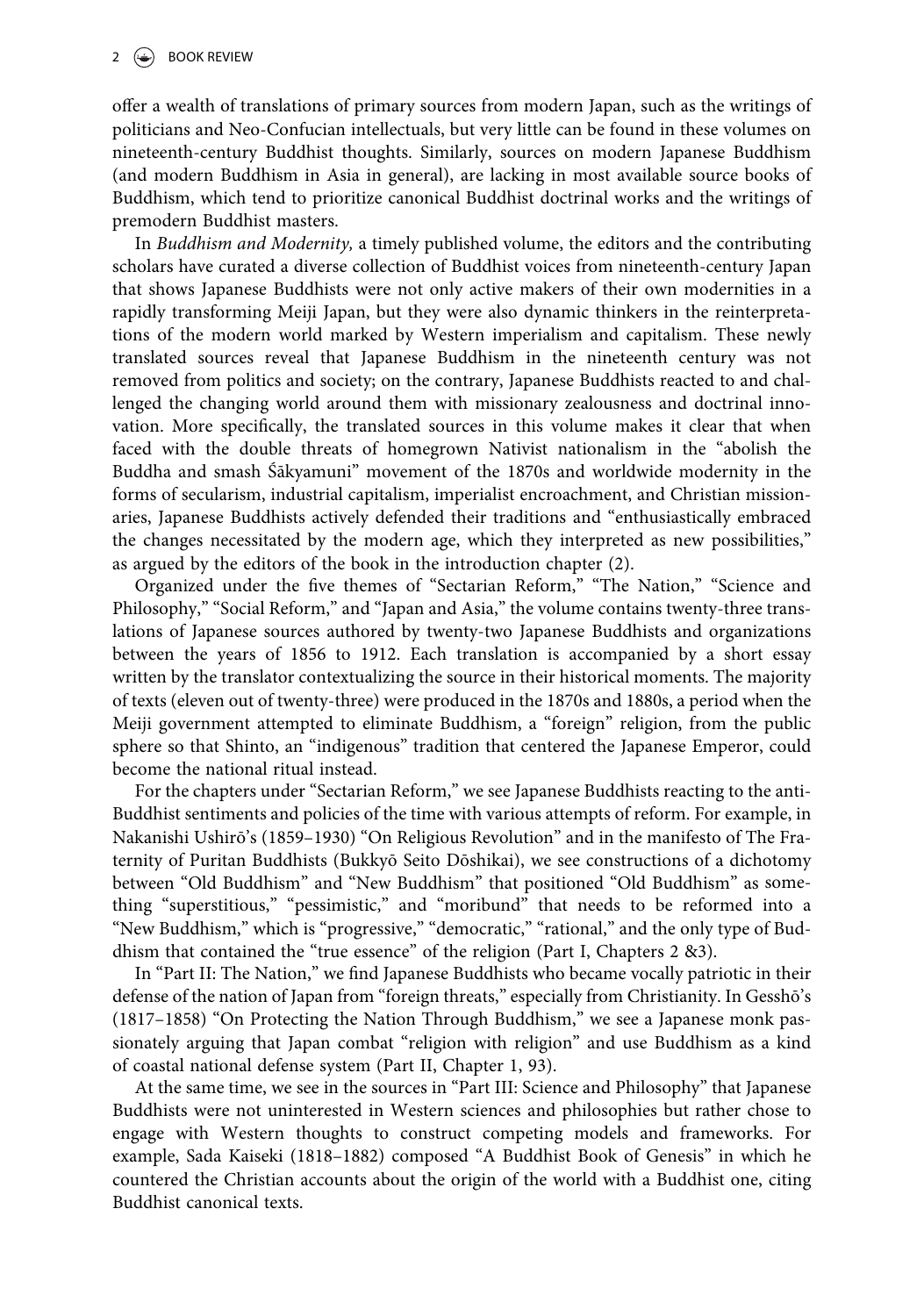In "Part IV: Social Reform," the sources show us that Japanese Buddhists were concerned with a range of social reforms beyond the monastery, showing an interest in the laity and the general public, although this interest seems to have been mostly spurred by their competition with Protestant proselytizers. For example, written in an era (second half of the 1880s) when Japanese Buddhists became active in the establishment of schools for girls to compete with Christian girls' schools, Shimaji Mokurai's (1838–1911) "On the Relationship Between Man and Woman" promoted universal education for girls and women (202). However, Shimaji maintains that the education of women should only be for the purpose of training them for domestic labor and the role of "good wife and wise mother" (Part IV, Chapter 3, 203).

The last section of the volume, "Part V: Japan and Asia," features translations concerning Japanese Buddhism's relationship with the rest of Asia, revealing a growing sense of racial, cultural, and religious superiority shared amongst Japanese Buddhists who began missionary work on the continent to help its Asian neighbors battle Western imperialism and the "degeneration" of their Buddhist traditions. For instance, in "A Plan to Protect the Dharma," Ogurusu Kōchō (1831–1905) addressed a Chinese audience and proposed the reform of Chinese Buddhism. Here, Ogurusu put forth a list of propositions that contained a model for a modern Buddhist curriculum that would later be implemented in the Japanese Empire in places like Korea, Taiwan, Manchuria, and Inner Mongolia.

A commonality shared between all of these sources on modern Japanese Buddhism is that they are all related to the formation of new identities against not one but three different kinds of Others, namely, Christianity, "Old Buddhism", and other "degenerate" Buddhisms of Asia. This period of identity formation would become foundational to Japanese Buddhism's participation in colonialism at the height of the Japanese Empire, giving Japanese Buddhists the confidence to construct their visions of the empire, as illustrated in Hwansoo Ilmee Kim's Empire of the Dharma: Korean and Japanese Buddhism, 1877 –1912 (Harvard University of Asia Center 2012). The Japanese Buddhist identities formed during this period would also later inform Buddhist studies scholarship and fuel the imaginations and consumptions of a global audience.

Buddhism and Modernity is a superb source book on modern Japanese Buddhism that would benefit students and scholars beyond the field of Buddhist Studies and Japanese Studies. The book contains a very accessible survey of the history of modern Buddhism in Japan based on the historian Hayashi Makoto's (1953 –) periodization (3–10). In the introduction chapter, the editors of the volume have also included an extremely helpful literature review of both Western and Japanese language scholarships published so far on the topic of modern Japanese Buddhism. For anyone wishing to read further into the topic, the bibliography that comes with the literature review provides a treasure trove of top-notch research to explore. As a source book, this volume provides fine translations supplemented with ample notes and bibliographies that are informative but also novice-friendly.

As with all great books, Buddhism and Modernity stokes the reader's curiosity and leaves us with thought-provoking questions to contemplate on. It is fascinating that out of the twenty-two Japanese Buddhists and organization featured, more than half (13/22) were affiliated with the Jōdo Shinshū, a dominant Buddhist sect that actively supported modernizing reforms, as well as the nationalist and later militaristic and colonialist endeavors of the Japanese government. Although Zen, Nichiren, and Shingon Buddhists presented in this volume have also expressed similar zealousness, one wonders if there were Japanese Buddhists who did not so enthusiastically embrace modernity and the changes it brought to Japan?